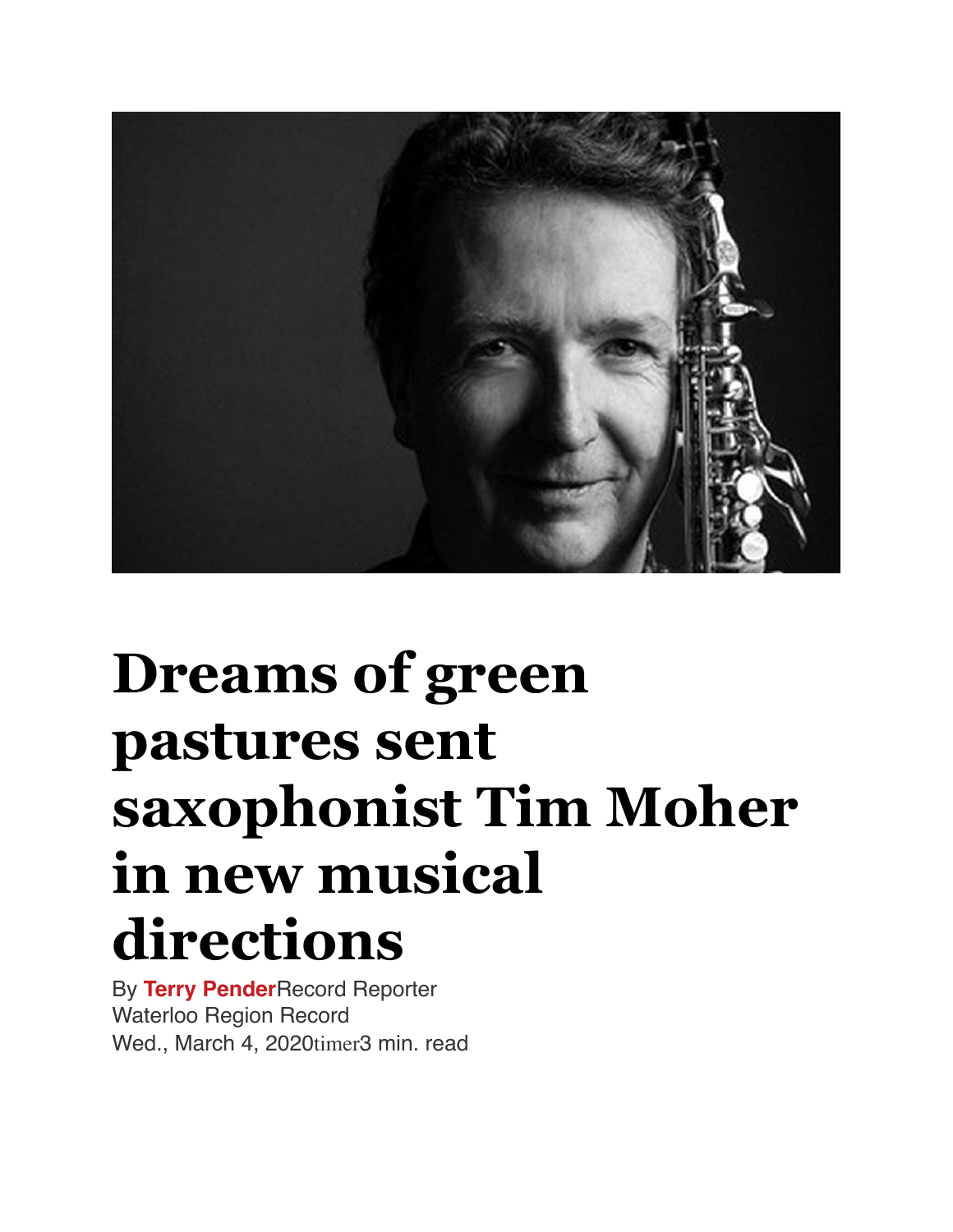WATERLOO REGION - Inspired by his Irish heritage, Tim Moher has created a unique sound that fuses jazz, classical and Celtic music.

Moher's great-grandfather left Ireland during the potato famine in the late 1840s, and about 167 years later Moher started to have vivid dreams about the homeland of his ancestors.

"I just remember the green pastures," he said of those dreams.

Born and raised in North Bay, Moher studied music and education at Western in London. He settled in this region to teach for the Waterloo Catholic District School Board.

He's no mystic, but he kept dreaming about Ireland.

He started writing music inspired by the dreams, and he visited Ireland in 2016 after retiring from his teaching career. He performed in Ireland, and recorded a music video there on [Wicklow Mountain](https://www.youtube.com/watch?v=J4tIATwwSio).

As part of the [Irish Real Life Festival](https://www.irishreallifekw.com/) in Waterloo Region, Moher will lead an 11-piece Celtic jazz ensemble through the music of his CD-"Clefs of Moher." Writing the music, recording and producing it became a compulsion.

"This one was really beckoning me to pay attention to my Irish heritage," said Moher. "The CD is really the fruits of that yearning for me."

It took him about six years to finish what is his fourth CD.

"I think one of the things that happens as you grow older you want to learn about your heritage, identify with it, explore it. And this was my outlet," said Moher.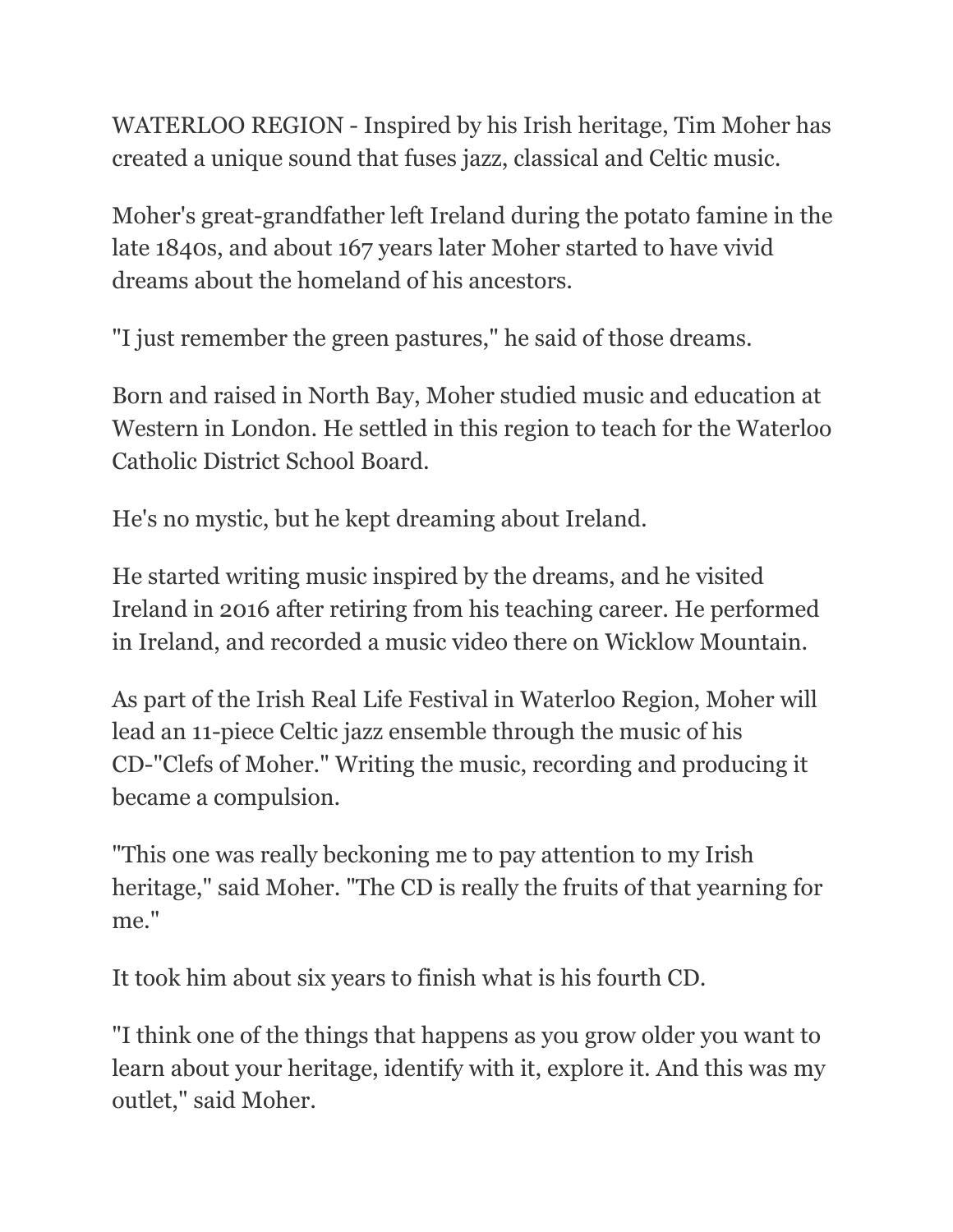"If I were a writer I would probably be writing about it," says Moher. "I am a writer of music, so I wrote music about it."

His Irish roots took him down musical lanes Moher never travelled before. Until he started working on "Clefs of Moher" he was all about performing jazz standards with small ensembles at private parties and corporate events.

The CD includes "Child of Immigrants," by the singer Michael Kelly Cavan. Moher wanted Cavan and his song on the CD, in part, because of a rising tide of anti-immigrant attitudes.

"This whole anti-immigrant thing and our fear of immigrants, it's just so bizarre because I realize more and more how much I am connected to that," said Moher. "To me there is no controversy, this is what we do, we migrate as people and here we are."

His ancestors came here for a better life, and the country should continue to take in migrants, he said.

Shannon Kingsbury of Guelph is also on the CD. Kingsbury, who is also a harpist, sings "Down by The Sally Gardens," by W.B. Yeats. Yeats published that poem in 1889.

Moher's Celtic jazz ensemble includes a French horn, trumpet, sax, two fiddles, cello, uilleann pipes, two percussionists, bass, keys and guitar. His upcoming show will feature an Irish dancer as well.

He created his CD with help from the [Waterloo Region Arts Fund](https://artsfund.ca/). It was recorded at Cedartree Recording Studio in Kitchener. He credits the arranger and producer Richard Hutt with helping shape the sound.